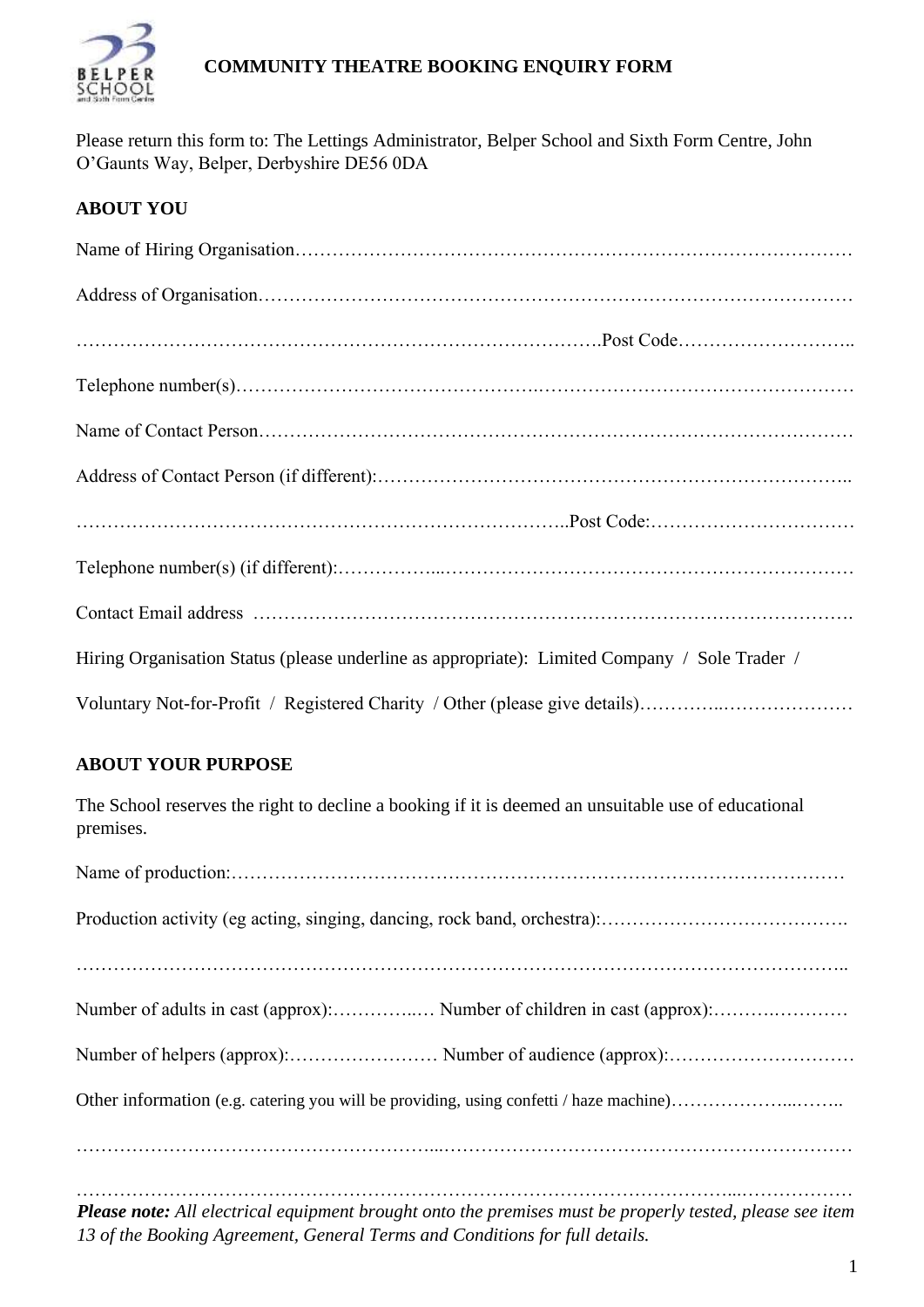

# **COMMUNITY THEATRE BOOKING ENQUIRY FORM**

# **ABOUT YOUR PRODUCTION TECHNICAL SUPPORT ARRANGEMENTS**

| Relationship of production technician to you:                                                                                                                                                                                                                                    |
|----------------------------------------------------------------------------------------------------------------------------------------------------------------------------------------------------------------------------------------------------------------------------------|
| Employee                                                                                                                                                                                                                                                                         |
| Sub-contractor<br>Please give details of insurance held by sub-contractors:                                                                                                                                                                                                      |
|                                                                                                                                                                                                                                                                                  |
| Volunteer member of your group                                                                                                                                                                                                                                                   |
| Please note that it is your responsibility to ensure that your production technician is qualified to rig and<br>de-rig, that all equipment brought in is safety checked and fit for purpose and that you booked sufficient<br>time for rigging and de-rigging to be done safely. |
| Please indicate the proposed scope of work of your production technician:                                                                                                                                                                                                        |
| Operate the school's sound and lighting systems without rigging                                                                                                                                                                                                                  |
| Rig and de-rig lights<br>Please give details of any equipment to be brought in and the scope of work proposed:                                                                                                                                                                   |
|                                                                                                                                                                                                                                                                                  |
|                                                                                                                                                                                                                                                                                  |
|                                                                                                                                                                                                                                                                                  |

**Under no circumstances should any production technician make any changes to the fabric of the building including electrical works.**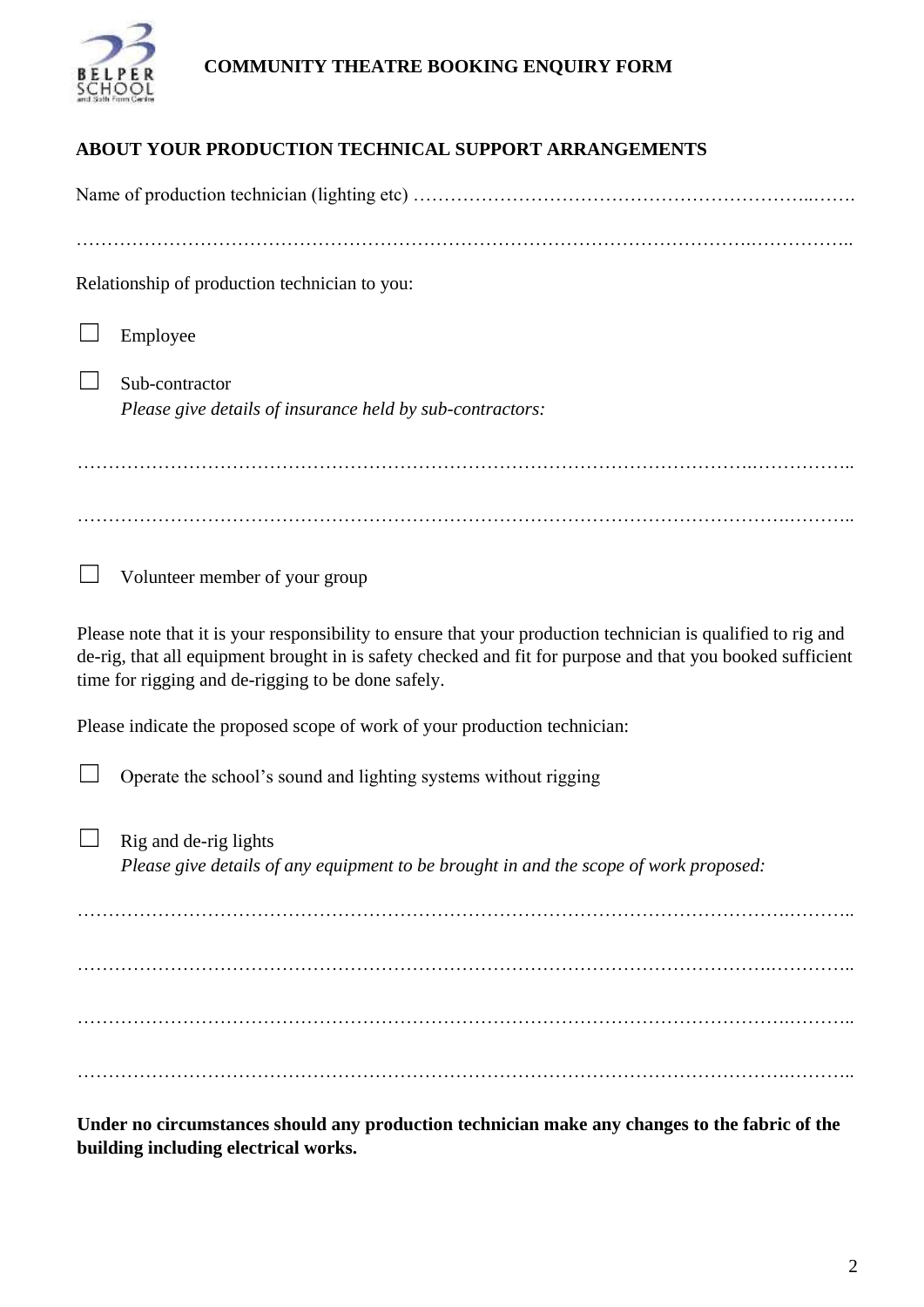

#### **ABOUT YOUR REQUIREMENTS**

#### Facilities required (please tick):

| Foyer and audience toilets            | Dance Studio - D1                    |  |
|---------------------------------------|--------------------------------------|--|
| School hall                           | Focus Room - D2                      |  |
| Stage                                 | Pond Room - D3                       |  |
| Lighting and sound gallery            | Dressing rooms x 3                   |  |
| Kitchenette (in foyer)                | Cast toilets                         |  |
| Hot water boiler                      | Other (by arrangement, please state) |  |
| Fridge – larder style with glass door |                                      |  |

Equipment required (please tick):

| Tiered seating $240 (+ 2 \text{ disabled})$ | Lighting ladder          |  |
|---------------------------------------------|--------------------------|--|
| Tiered seating (other $-$ to discuss)       | Stage lighting           |  |
| Talkback system                             | Jesterml48 lighting desk |  |
| Show relay system                           | Sound mixer              |  |

| Day<br>eg<br>Saturday | Date | Time<br>of<br>Get-in | Time<br>of<br>Get-out | Details of Activity<br>eg technical prep, rehearsal,<br>technical dress rehearsal, show<br>(including approx start and<br>finish times of show) | Tiered<br>seating<br>required<br>(see<br>below) | Approx no<br>of people<br>on<br>site |
|-----------------------|------|----------------------|-----------------------|-------------------------------------------------------------------------------------------------------------------------------------------------|-------------------------------------------------|--------------------------------------|
|                       |      |                      |                       |                                                                                                                                                 |                                                 |                                      |
|                       |      |                      |                       |                                                                                                                                                 |                                                 |                                      |
|                       |      |                      |                       |                                                                                                                                                 |                                                 |                                      |
|                       |      |                      |                       |                                                                                                                                                 |                                                 |                                      |
|                       |      |                      |                       |                                                                                                                                                 |                                                 |                                      |

I have informed you on a separate sheet if I plan to apply for an alcohol licence, and if I think we are eligible to be covered by the school's insurance policy (otherwise our cover will be evidenced). Please provide me with a price for the above hire of Belper School and Sixth Form equipment and facilities. I understand that the information provided will form the basis of the hire agreement and undertake to abide by the School's terms and conditions (provided separately)

Signed: ……………………………………………………………. Date: …….…………………………

Print name:……………………………..………… Role in organisation:…..……………………………..